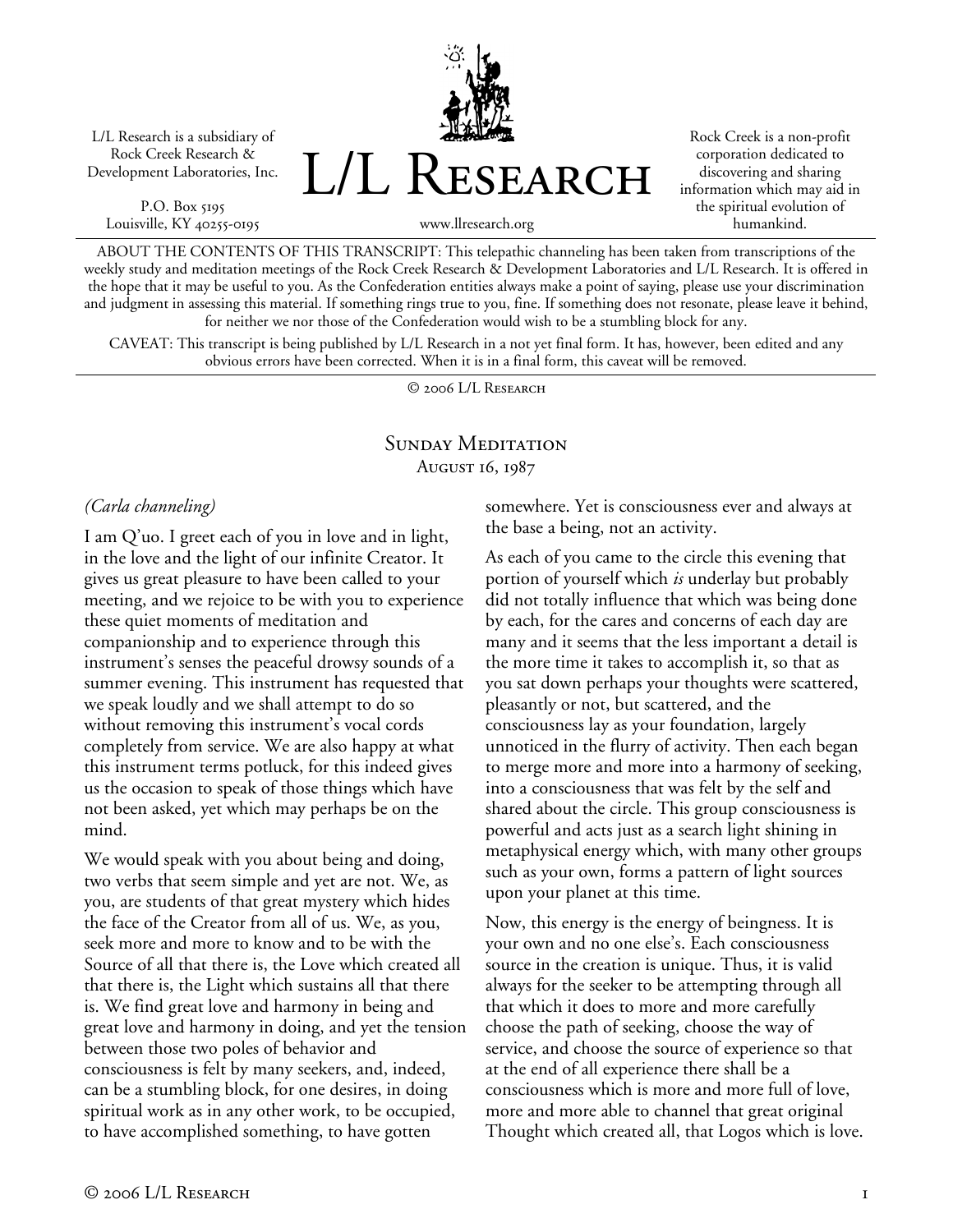We do not wish to speak too long to this group, for this instrument has mentally told us that an hour and a half is definitely too long. Therefore, we will content ourselves with offering a thought upon doing and a thought upon being.

My children, you live within an illusion. Your physicists will tell you this. All that looks solid is not; all that looks still is moving. Your senses participate in an illusion, thus all your doing is exercise within an illusion. This system of illusion was created in order that you may play and work and do all manner of activity until you have decided upon a certain choice, that choice very simply being service to others or service to self. The nature of the illusion is imperfection, thus each thing that is done within the illusion participates in imperfection. Good deeds don't turn out right; relationships go awry; a word quickly said is long regretted. There are an infinite number of ways to make mistakes in behavior according to your own opinion of yourself.

We ask you to avoid the emotion of discouragement. Perhaps the best way to avoid that is to give encouragement to others. Thus, we suggest that you love each other and serve each other. It is an antidote for the blues, for it balances that which within you felt unbalanced. It is only our opinion, but we believe that good intentions, a true desire to do well, is far more important than how things actually come out in the illusion. So be of good cheer. We do not ask you to be silly and funny in the face of tragedy, but try to keep the light touch, for when one embarks upon the path of spiritual seeking and attempts to accelerate the pace of one's seeking, experiences can become intense and discouragement is easy to come by.

Now a word about being. There is a place within the mind and within the heart of each of you which the holy work called the Bible describes as the inner room, that place where you are at last alone with the self and with the Creator. Here in this meeting between yourself and the Creator lies the ground and essence of your being. Here, indeed, lies the entire universe, for each of you is a seed of the divine spark which some call Christ Consciousness. And that portion within you in the innermost space of your heart and mind is a hologram of all that there is, so that you contain universes and all that you see dwells within you also. At that level you never learn

but only remember what you already knew and recognize it once again.

We encourage and recommend the daily practice of meditation, the tabernacling in the inner room of the silent consciousness, for that consciousness touched into often enough may more and more begin to shine through that which you do that you may become radiant, a more and more pure channel for the love of the infinite Creator. If you find it difficult to find time to do this each day, we still suggest it would be worth the effort to create a short time for touching into this consciousness. Indeed, it may be done momentarily when the clock strikes or the siren sounds at noon. Remember who you are and what you seek, and open the door to that inner room and just for a moment close it behind you and say to that great mystery which lies in darkness all round the heart, "Here am I."

The teachings of the spirit dwell in mystery and their riches are hidden in the darkness of the metaphysical universe. Yet, paradoxically, the illumination which is found in these searchings is very bright indeed. We greet you each upon the path. We are all companions. We thank you for your company and for all that you teach us, and hope that our humble thoughts may prove useful in some way to you. Please know that if any thought is not acceptable, we urge you to discard it at once, for we are those perhaps a bit further down the path than you. We have more experience, yet that has only taught us how much more there is to learn of the infinite Creator. We are companions in a great mystery, my children. May your seeking give you joy and may your path be full of light.

We would like to transfer this contact to the one known as Jim at this time. We are those of Q'uo.

## *(Jim channeling)*

I am Q'uo, and greet each again in love and light through this instrument. It is our privilege at this time to open this gathering to any queries which might be yet upon the mind. Again, that which we offer is but our opinion. We share it with a whole heart but with no desire to direct your steps in any way that you would not choose. Is there a query with which we might begin?

**H:** Yes, I have one. Would it be appropriate or would it be selfish to ask what the signs might be on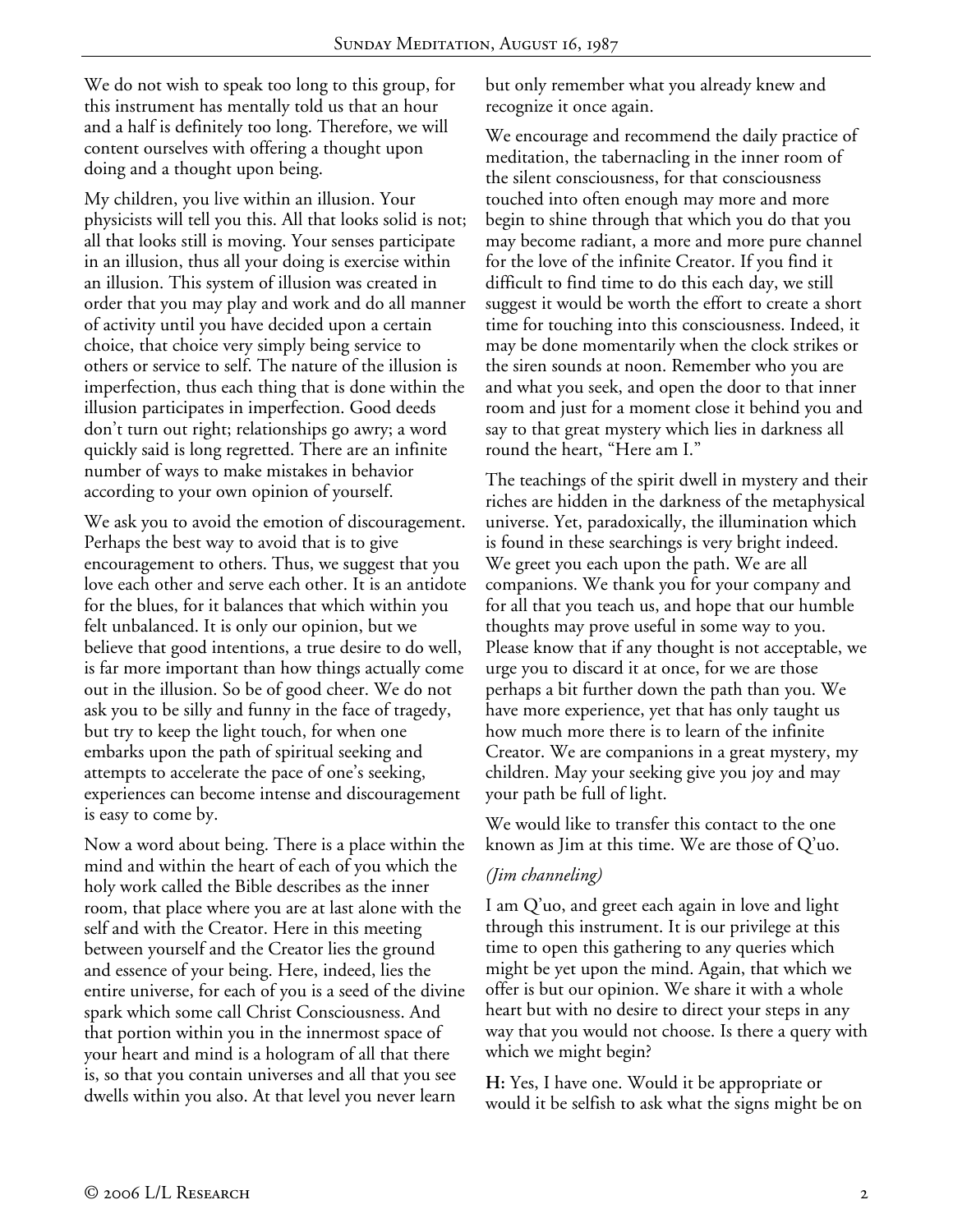changes to come on this new earth that we're in now? Is that a selfish question?

I am Q'uo, and am aware of your query, my brother, and we find it is one which is much upon the minds of those who look into what you would call your future and the changing of the age, as it has been called. We find that though this curiosity is most common, that however the signs which many describe that are to usher in, shall we say, this new age and experience are often given in a manner which generates much of fear and confusion among your peoples, for many see as signs those things that are catastrophic upon your illusion at this time. And here we speak of the geophysical changes, and those of powers and principalities that shall [rise] and fall and have their day. And yet we would say to you that though much of this may indeed be true, the signs that should alert each seeker to the change in experience are those which are borne within the geography of one's interior mind and being.

It cannot be said with certainty that such and such exterior events will occur at a certain time within your illusion, and yet each seeker shall in its own time experience the shifting of perceptions and desires that shall signal to it that there is a transformation within that beckons most assuredly and which will offer to each a wider point from which to view the self and the illusion and the journey through the illusion.

Thus, we would say to you, my brother, that when you look outside the self and see the environment and populations of your planetary sphere changing in many various ways, that you utilize these illusory changes within your illusion as those guideposts which shall alert your inner self to that which awaits the inward eye and the renewed desire to be of service to those about you.

May we speak in any further fashion, my brother?

**H:** No, that's enough. Thank you.

I am Q'uo, and we thank you, my brother. Is there another query?

**Questioner:** Yes, I have one. How would you thus suggest that we find our spiritual path? And our service to others?

I am Q'uo, and for such a choice, my sister, we can only recommend that that which you do is fueled by that which you desire. As you desire to know that

which is a means of seeking that is your own, you can only gather that which is about you as your own experience, whether it is the interaction of self with other selves, the peace of meditation, the intellectual stimulation of a book, a program, any source of such information, then take all this into your inner room and sift it through to find what speaks to you, and as more and more speaks in a clearer and clearer fashion, then seek more of that.

And when you have found much that speaks to you, and arranged it in your thinking and in your experience as a process which is lived, then you begin to find the clues here and there within your own experience that will suggest to you the next step to take upon this journey which has no beginning, and has, in your way of looking, no end. And at some point, you will begin to feel the beingness, your own essence, awakened and quickened to the harmonic resonance of that which you have found as helpful information, and you will begin to direct in a more conscious fashion this seeking and move the focus from outside the self to within the self so that you begin to call upon those inner resources which you have gathered in many experiences before this one. And you will then begin to express in your own way the blend of that which is within and that which you have learned in outer experience. And thus shall you build that pathway through the infinite creation that shall be your journey and your service in glorification to the one Creator.

May we speak in any further fashion, my sister?

**Questioner:** No, thank you.

I am Q'uo, and we are grateful for your query, my sister. Is there another query at this time?

**Carla:** Just one, which I don't think I've ever asked, but maybe this is the time. It has always seemed to me that some of the most strongly positive people that I've ever met were women who were full time mothers. And they just seem like beacons of light to me. Is it possible that for them the spiritual path is doing exactly that? Staying home and raising kids, nothing glamorous—just that?

I am Q'uo, and many are the ways, my sister, in which love may be produced and shared. There are as many as there are seekers thirsty for this love, and each chooses a manner in which to contact the living love, that power which sets all which is created into motion, and then to share this love with others. The